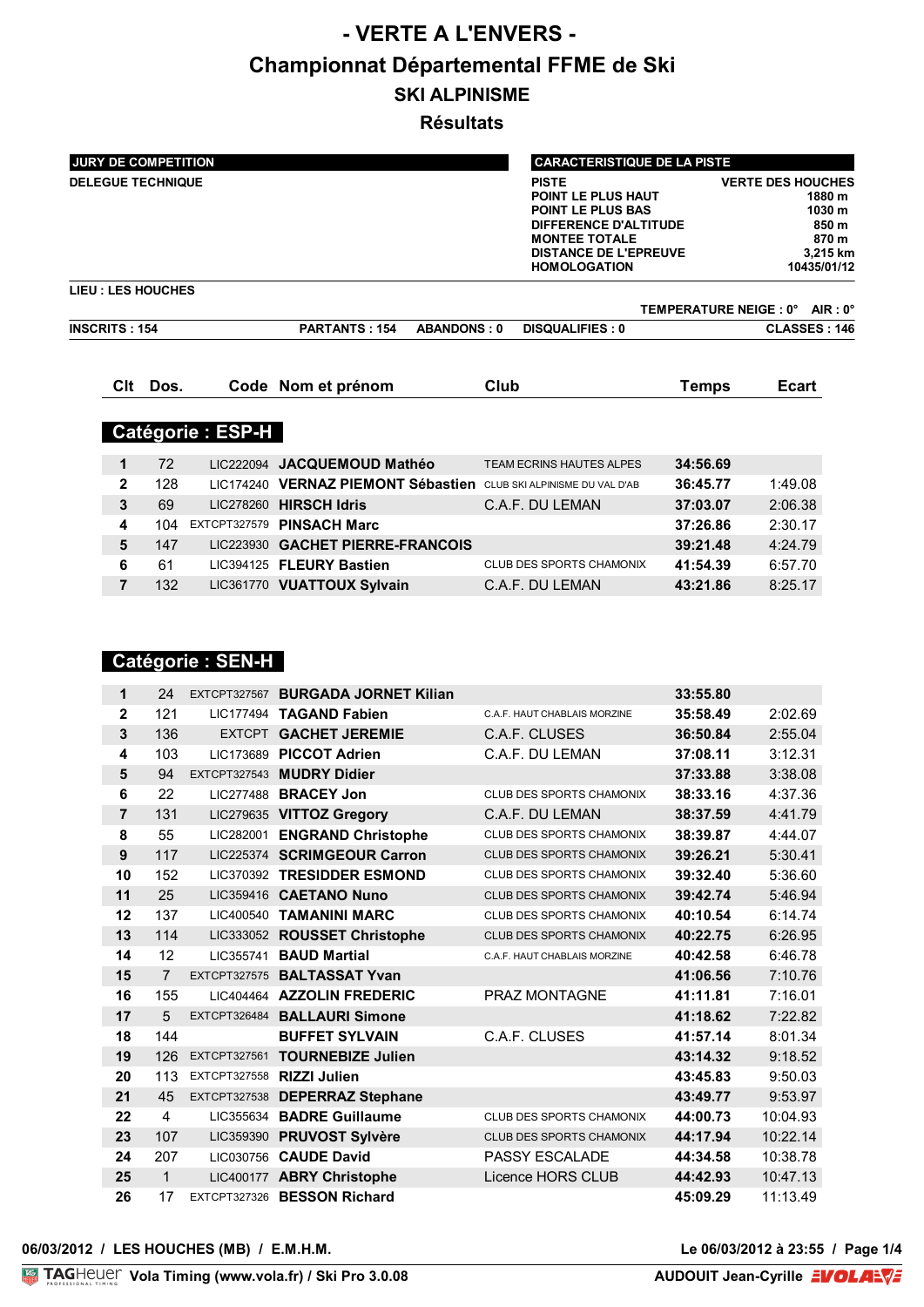## **- VERTE A L'ENVERS - Championnat Départemental FFME de Ski SKI ALPINISME Résultats**

| Clt | Dos. |              | Code Nom et prénom                  | Club                            | <b>Temps</b> | <b>Ecart</b> |
|-----|------|--------------|-------------------------------------|---------------------------------|--------------|--------------|
| 27  | 76   |              | EXTCPT327417 LAMOTTE Julien         |                                 | 45:43.04     | 11:47.24     |
| 28  | 65   |              | EXTCPT327489 GEORGE Adam            |                                 | 45:45.93     | 11:50.13     |
| 29  | 111  |              | LIC333293 REY Yann                  | PRAZ MONTAGNE                   | 45:49.14     | 11:53.34     |
| 30  | 15   |              | EXTCPT327483 BERTHOD François       |                                 | 45:54.38     | 11:58.58     |
| 31  | 127  |              | EXTCPT327554 VAUTHAY Bertrand       |                                 | 45:57.17     | 12:01.37     |
| 32  | 46   |              | LIC326248 DOMERCQ Arturo            | <b>CLUB DES SPORTS CHAMONIX</b> | 46:04.42     | 12:08.62     |
| 33  | 116  |              | EXTCPT327574 RUBAIN David           |                                 | 47:15.01     | 13:19.21     |
| 34  | 112  |              | LIC403778 RICHARD Fabrice           | Licence HORS CLUB               | 47:52.84     | 13:57.04     |
| 35  | 130  |              | LIC335732 VEUTHAY Lionel            | <b>CLUB DES SPORTS CHAMONIX</b> | 47:55.34     | 13:59.54     |
| 36  | 32   |              | EXTCPT327411 CHOMETY Jerome         |                                 | 47:58.45     | 14:02.65     |
| 37  | 110  |              | LIC373765 REY Aurélien              | <b>CLUB DES SPORTS CHAMONIX</b> | 48:32.09     | 14:36.29     |
| 38  | 95   |              | LIC399238 MUGNIER POLLET Christophe | <b>ASPTT ANNECY</b>             | 48:52.72     | 14:56.92     |
| 39  | 37   |              | EXTCPT327545 COSTE Sébastien        |                                 | 50:15.55     | 16:19.75     |
| 40  | 10   |              | LIC402581 BARRAILLER Stephane       | <b>PASSY ESCALADE</b>           | 50:21.13     | 16:25.33     |
| 41  | 86   |              | LIC360525 MATTEUDI Florentin        | CLUB DES SPORTS CHAMONIX        | 53:14.84     | 19:19.04     |
| 42  | 85   |              | EXTCPT327616 MASSON Gaetan          |                                 | 55:57.65     | 22:01.85     |
| 43  | 39   |              | EXTCPT327568 COURTOUT Amaury        |                                 | 58:22.71     | 24:26.91     |
| 44  | 122  |              | EXTCPT327394 TARRIER Fabrice        |                                 | 59:29.74     | 25:33.94     |
| 45  | 35   |              | EXTCPT327622 COLSENET Sébastien     |                                 | 1h00:31.59   | 26:35.79     |
| 46  | 205  |              | EXTCPT327547 ROWNTREE Thomas        |                                 | 1h01:29.67   | 27:33.87     |
| 47  | 134  |              | EXTCPT326629 WESSE John             |                                 | 1h05:10.35   | 31:14.55     |
| 48  | 98   |              | EXTCPT327498 NOUVELLON Florent      |                                 | 1h18:10.47   | 44:14.67     |
| 49  | 82   |              | EXTCPT326626 MARMET Jean Xavier     |                                 | 1h31:04.59   | 57:08.79     |
| 50  | 54   | EXTCPT327571 | <b>EMONET Sebastien</b>             |                                 | 1h41:49.82   | 1h07:54.02   |

# **Catégorie : VET1-H**

| 8              | LIC370331           | <b>BARDSLEY Benjamin</b>        | CLUB DES SPORTS CHAMONIX                                                  | 38:35.41 |          |
|----------------|---------------------|---------------------------------|---------------------------------------------------------------------------|----------|----------|
| 47             | <b>EXTCPT327576</b> | <b>DOULAT Christophe</b>        |                                                                           | 40:25.63 | 1:50.22  |
| 43             | <b>EXTCPT327478</b> | <b>DEJEY Felix</b>              |                                                                           | 40:56.37 | 2:20.96  |
| 92             | LIC306461           | <b>MORGAN Jon</b>               | <b>CLUB DES SPORTS CHAMONIX</b>                                           | 41:09.46 | 2:34.05  |
| 83             | LIC328412           | <b>MARTIN David</b>             | <b>CLUB DES SPORTS CHAMONIX</b>                                           | 42:15.86 | 3:40.45  |
| $\overline{2}$ | LIC020987           | <b>ARVIN BEROD Marc</b>         | <b>PRAZ MONTAGNE</b>                                                      | 42:35.23 | 3:59.82  |
| 101            | LIC108468           | <b>PAUTHIER Vincent</b>         | C.A.F. DU LEMAN                                                           | 42:55.89 | 4:20.48  |
| 89             | LIC356550           | <b>MOLLI Didier</b>             | <b>CLUB DES SPORTS CHAMONIX</b>                                           | 44:20.10 | 5:44.69  |
| 34             | LIC398290           | <b>COLLINET Patrick</b>         | Licence HORS CLUB                                                         | 44:24.00 | 5:48.59  |
| 80             | LIC354407           | <b>MALLINJOUD Philippe</b>      | PRAZ- DE-LYS SOMMAND SKI-ALPIN                                            | 45:35.75 | 7:00.34  |
| 118            |                     |                                 |                                                                           | 46:17.72 | 7:42.31  |
| 16             | LIC397416           | <b>BERTOLINI Richard</b>        | <b>CLUB DES SPORTS CHAMONIX</b>                                           | 46:23.82 | 7:48.41  |
| 44             | <b>EXTCPT327535</b> | <b>DEMOLIS Olivier</b>          |                                                                           | 46:26.83 | 7:51.42  |
| 145            | LIC399017           | <b>DEVEY MICHEL</b>             | CLUB DES SPORTS CHAMONIX                                                  | 46:29.65 | 7:54.24  |
| 125            | LIC362530           | <b>TEYPAZ Daniel</b>            | PRAZ- DE-LYS SOMMAND SKI-ALPIN                                            | 48:13.77 | 9:38.36  |
| 11             | LIC362095           | <b>BASTARD Jacques</b>          | PRAZ- DE-LYS SOMMAND SKI-ALPIN                                            | 48:48.30 | 10:12.89 |
| 42             | <b>EXTCPT327472</b> | <b>DECOUTTERE Dominique</b>     |                                                                           | 48:54.66 | 10:19.25 |
| 31             | LIC399488           | <b>CHOMETY Fabrice</b>          | PRAZ- DE-LYS SOMMAND SKI-ALPIN                                            | 48:56.98 | 10:21.57 |
| 135            | EXTCPT327618        | <b>ZURFLUH Etienne</b>          |                                                                           | 49:01.39 | 10:25.98 |
| 79             | EXTCPT327540        | <b>LUSSIANA Jean Christophe</b> |                                                                           | 49:04.10 | 10:28.69 |
| 3              | <b>EXTCPT327466</b> |                                 |                                                                           | 49:13.51 | 10:38.10 |
| 26             | EXTCPT327619        | <b>CARBALLO David</b>           |                                                                           | 49:26.76 | 10:51.35 |
| 108            | LIC201350           |                                 | CLUB DES SPORTS CHAMONIX                                                  | 50:18.32 | 11:42.91 |
|                |                     |                                 | EXTCPT327569 SERAMOUR Remy<br><b>AUGRAS Claude</b><br><b>RASTOUT Gaël</b> |          |          |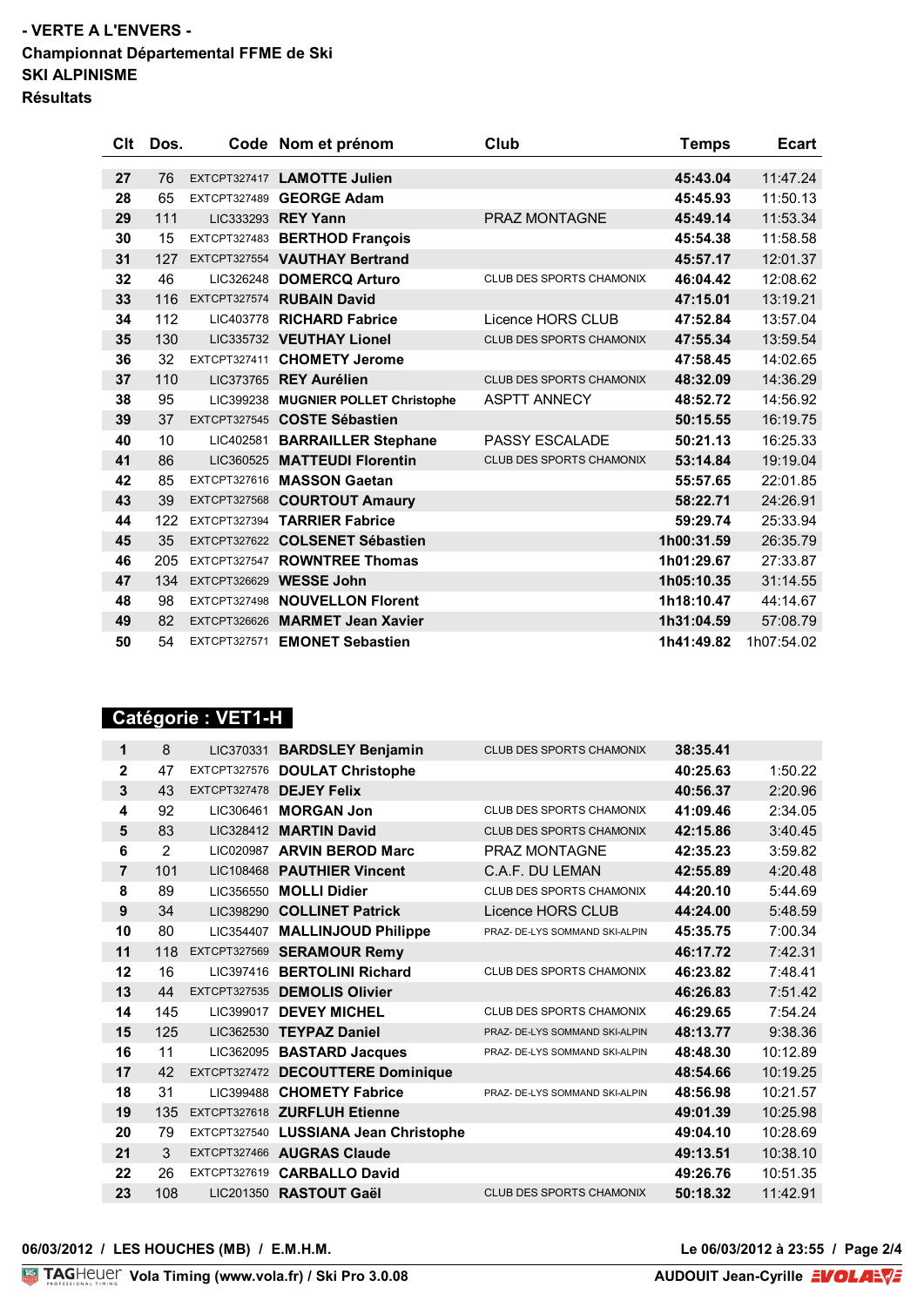## **- VERTE A L'ENVERS - Championnat Départemental FFME de Ski SKI ALPINISME Résultats**

| Clt             | Dos. |              | Code Nom et prénom                    | Club                     | <b>Temps</b> | <b>Ecart</b> |
|-----------------|------|--------------|---------------------------------------|--------------------------|--------------|--------------|
| 24              | 119  |              | EXTCPT327533 SERMET MAGDELAIN Thierry |                          | 50:38.51     | 12:03.10     |
| 25              | 105  |              | LIC108500 PLANTIE Philippe            | <b>PASSY ESCALADE</b>    | 51:12.30     | 12:36.89     |
| 26              | 51   |              | EXTCPT327423 DUCRETTET Bernard        |                          | 52:00.74     | 13:25.33     |
| 27              | 29   |              | EXTCPT327502 CHARPIER Philippe        |                          | 52:25.53     | 13:50.12     |
| 28              | 48   |              | EXTCPT327159 DRAGO BELTRAN Frederic   |                          | 52:55.12     | 14:19.71     |
| 29              | 102  |              | LIC389262 PERRIN CONFORT Didier       | CLUB DES SPORTS CHAMONIX | 53:17.32     | 14:41.91     |
| 30              | 28   |              | EXTCPT327562 CHARMOT Charles          |                          | 54:03.10     | 15:27.69     |
| 31              | 75   |              | EXTCPT327584 KOSSONOGOW Nicolas       |                          | 55:51.91     | 17:16.50     |
| 32 <sub>2</sub> | 67   |              | EXTCPT327586 GUILLEMAIN Thierry       |                          | 56:07.46     | 17:32.05     |
| 33              | 99   | EXTCPT327617 | <b>ORSAT Lionel</b>                   |                          | 57:34.49     | 18:59.08     |
| 34              | 97   |              | EXTCPT327597 NOBLE Stephane           |                          | 1h02:45.40   | 24:09.99     |
| 35              | 78   |              | EXTCPT327264 LOHMANN Régis            |                          | 1h03:59.78   | 25:24.37     |
| 36              | 159  |              | <b>SULLENGER John</b>                 |                          | 1h10:55.63   | 32:20.22     |

# **Catégorie : VET2-H**

| 1              | 6   | <b>EXTCPT327563</b>    | <b>BALLY Marc</b>          |                                       | 43:10.48   |            |
|----------------|-----|------------------------|----------------------------|---------------------------------------|------------|------------|
| $\mathbf 2$    | 66  | LIC399796              | <b>GUESDON Jean Marc</b>   | PRAZ- DE-LYS SOMMAND SKI-ALPIN        | 45:26.17   | 2:15.69    |
| 3              | 93  | LIC405283              | <b>MOUTON Philippe</b>     | PRAZ- DE-LYS SOMMAND SKI-ALPIN        | 46:21.40   | 3:10.92    |
| 4              | 143 |                        | <b>MARTIN PIERRE-YVES</b>  |                                       | 48:16.79   | 5:06.31    |
| 5              | 123 | LIC370386              | <b>TAVERNIER Gilbert</b>   | C.A.F. HAUT CHABLAIS MORZINE          | 48:59.08   | 5:48.60    |
| 6              | 36  | EXTCPT327137           | <b>COSSON Igor</b>         |                                       | 49:06.90   | 5:56.42    |
| $\overline{7}$ | 84  |                        | LIC333454 MARTIN Eric      | <b>CLUB ALPIN FRANCAIS HAUT GIFFR</b> | 49:37.11   | 6:26.63    |
| 8              | 129 | LIC234556              | <b>VERRIER Luc</b>         | CLUB DES SPORTS CHAMONIX              | 50:09.76   | 6:59.28    |
| 9              | 63  |                        | EXTCPT327342 FROSIO Didier |                                       | 50:53.27   | 7:42.79    |
| 10             | 91  | LIC404357              | <b>MOREL Guy</b>           | PRAZ- DE-LYS SOMMAND SKI-ALPIN        | 51:02.04   | 7:51.56    |
| 11             | 40  | <b>EXTCPT327544</b>    | <b>DA MOUTA Serge</b>      |                                       | 52:19.12   | 9:08.64    |
| 12             | 141 |                        | <b>COUTTET JOSE</b>        |                                       | 52:41.63   | 9:31.15    |
| 13             | 124 | LIC336256              | <b>TERRAY Antoine</b>      | <b>CLUB DES SPORTS CHAMONIX</b>       | 53:39.20   | 10:28.72   |
| 14             | 13  | LIC331792              | <b>BAUDET Francis</b>      | <b>CLUB DES SPORTS CHAMONIX</b>       | 53:41.54   | 10:31.06   |
| 15             | 71  | EXTCPT327393 HUGO Joel |                            |                                       | 55:10.97   | 12:00.49   |
| 16             | 88  | <b>EXTCPT327254</b>    | <b>MINOZZI Jean Pierre</b> |                                       | 55:21.99   | 12:11.51   |
| 17             | 149 |                        | <b>GOLLIET SIMON</b>       | <b>CAF ARAVIS</b>                     | 56:33.72   | 13:23.24   |
| 18             | 18  | <b>EXTCPT327494</b>    | <b>BESUCHET Frédéric</b>   |                                       | 56:56.37   | 13:45.89   |
| 19             | 77  |                        | LIC314684 LAPLACE Jean Luc | <b>PRAZ MONTAGNE</b>                  | 58:56.39   | 15:45.91   |
| 20             | 133 | <b>EXTCPT326628</b>    | <b>WEISS Marc</b>          |                                       | 1h11:40.43 | 28:29.95   |
| 21             | 156 |                        | <b>GUILLON François</b>    |                                       | 1h12:39.58 | 29:29.10   |
| 22             | 70  | EXTCPT326631           | <b>HODARA Michel</b>       |                                       | 1h16:44.66 | 33:34.18   |
| 23             | 23  | <b>EXTCPT327565</b>    | <b>BRUN Pascal</b>         |                                       | 1h48:42.94 | 1h05:32.46 |

# **Catégorie : VET3-H**

| 64  | EXTCPT327458 <b>GADIOLET Jean</b>        |               | 44:11.89   |          |
|-----|------------------------------------------|---------------|------------|----------|
| 90  | LIC227581 MORAND Gérard                  | PRAZ MONTAGNE | 50:40.92   | 6:29.03  |
| 139 | <b>ROUSSEL CHRISTIAN</b>                 |               | 53:05.08   | 8:53.19  |
| 38. | EXTCPT327573 COTTET PUINEL Jean Francois |               | 56:01.74   | 11:49.85 |
| 21  | EXTCPT327614 <b>BOUVIER Michel</b>       |               | 1h05:05.83 | 20:53.94 |

#### **06/03/2012 / LES HOUCHES (MB) / E.M.H.M.**